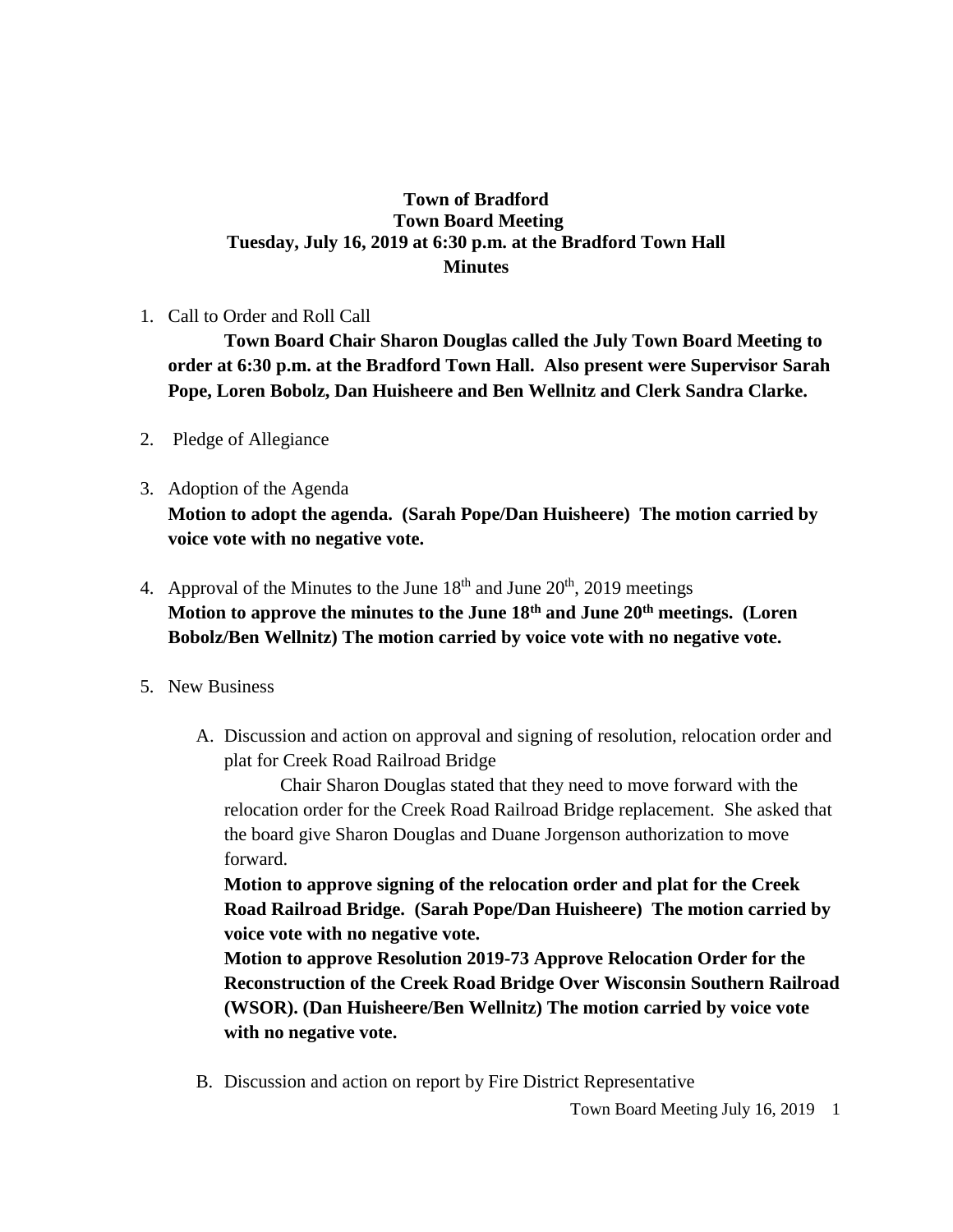**Loren Bobolz reported that the Fire District Board met on the July 11th and there had been 32 runs. They have purchased hand tools and bought a 3,000 gallon holding tank that fits in one lane. The brakes were repaired on one engine.**

C. Discussion and action on Zoning Officer Report

**Bill Johns stated that he had a question on zoning and asked if he needed a demolition permit to take the siding and porch off Mike's house and put on a screened in porch. The Board stated that he would be remodeling and would not need a demolition permit and referred him to the Building Inspector at Municipal Zoning and Inspection (MZIS) for the permit needed.** 

**No monthly report of permits issued has been received yet this month.**

- D. Discussion and action on Supervisors' evaluation of their sections of roads **Nothing.**
- E. Discussion and action on roadwork, including but not limited to tree trimming, culvert repair and replacement, crack filling, ditching, shouldering, maintenance including replacement of signs and posts, paver repair, pot hole filling, Creek Road and Emerald Grove Bridge Projects

**Bill Johns stated that he had put on the extension on the culvert at the south side of the intersection of Bradford Town Hall Road and Carvers Rock Road. He also dumped dirt on Carvers Rock Road to make it easier to mow. He added that he had not delivered the additional two loads of gravel to Serl Road yet but will be delivering it.** 

**Rock County Sheriff Maria Amadore was present. The Board reported to her that there have been complaints of speeding in Avalon. The Board discussed the dumping that occurs in the Town and she stated that the first offense fine for littering is either \$269 or \$289.** 

**Chair Sharon Douglas reported that she had met with Todd Needham, Brian Ayre and Chris from the County and Shelly from the DNR on July 10th for a preconstruction meeting. The start date is this Thursday if the culvert is delivered from Contech. The plan is to assemble the culvert on Thursday and Friday in the intersection and the intersection will be closed for this and then opened over the weekend. Then on Monday the 22nd through the 24th they would start diverting the water by installing submersible pumps, install diversion pipe on the upstream side which they will bury in place using limestone rip rap and plastic sheeting while creating an upstream dam, install diversion piping and install turbidity barrier over**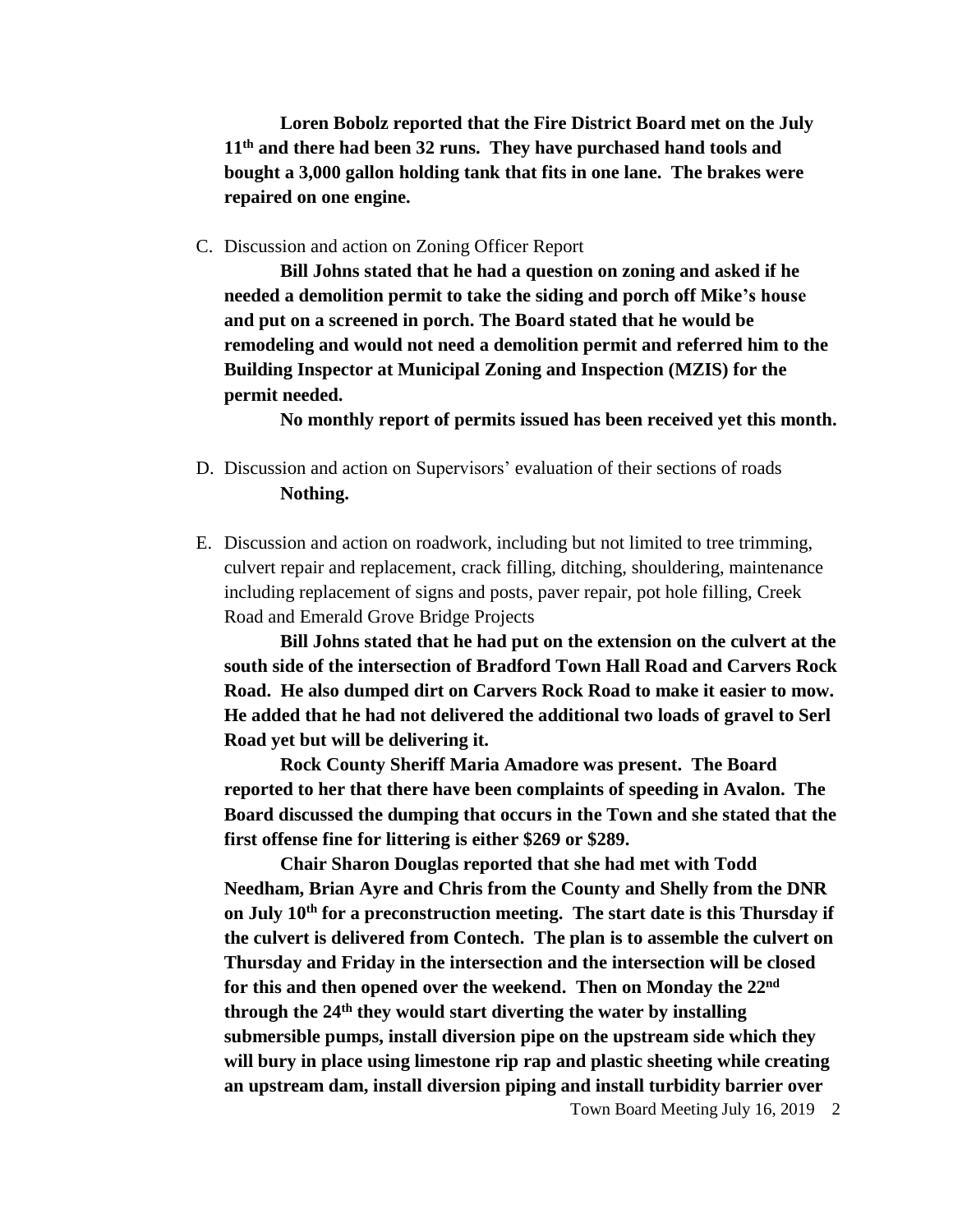**the downstream side of the diversion chamber and sand bag in place. Pumping would then be discontinued and demolition of the existing culvert would begin. On July 25th through July 26th the new culvert would be installed. On July 29th through August 2nd the rip rap and permanent seed and erosion blanket would be applied to the disturbed soil and intersection work would be completed in preparation for asphalt and shoulder work. On August 5th through August 9th the intersection would be paved and shoulder work completed. Brian Ayre will be putting up road closed signs at Huber Road, Minkey Road and Odling Road prior to starting. The EMS/Fire department have been notified and there is no summer school. Sharon Douglas stated that for the Creek Road and Carvers Rock Road TRID Project she will be continuing the mowing as needed.**

**Chair Sharon Douglas reported that on July 9th Dan Huisheere, Sarah Pope, Loren Bobolz, Wayne and Sharon Douglas put up or replaced signs. They put up a new curve sign by Doug Clowes' on Town Hall Road, a new curve sign on Carvers Rock Road with a new post, a new stop ahead sign and new post on Odling Road, a new post and double arrow sign at Creek and Emerald Grove Roads, a new double arrow sign at Carvers Rock and Minkey Road, a new double arrow sign at Carvers Rock and Waite Road, They put up a new road name sign at Highway 140 and Town Hall Road intersection. On July 11th Wayne and Sharon Douglas put a brace on the curve sign by Doug Clowes' and replaced the two curve signs on Carvers Rock Road. They will buy a few shorter posts and will get ten-foot posts also. The Board discussed putting a "No Thru Trucks" sign on the Zoning sign on Emerald Grove Road by Herb Renner Jr. property and moving the Zoning sign. The Board will have another work day for signs on Monday, July 29th at 5:30 p.m. It was reported that they could put up the striped culvert signs and a curve sign by the Wagner property on Creek Road.** 

**Sharon Douglas reported that they took two trailer loads of gravel to fill the holes on Avalon Road at Highway 140. Sharon Douglas reported that she had trimmed trees and guard rails and there were two trees down on the east end of Creek Road and one on Avalon Road near Highway 14 that Ben Wellnitz, Wayne and Sharon Douglas took care of. An overhanging branch on Carvers Rock Road was cut off. Sharon Douglas reported that she had received a call from a resident that the grass was tall by the railroad tracks on O'Riley Road, so she trimmed the grass way back.**

**Loren Bobolz had reported a few cracks on the new section of pavement on the east end of Waite Road and the Board decided to have Crack Filling Service fill them**.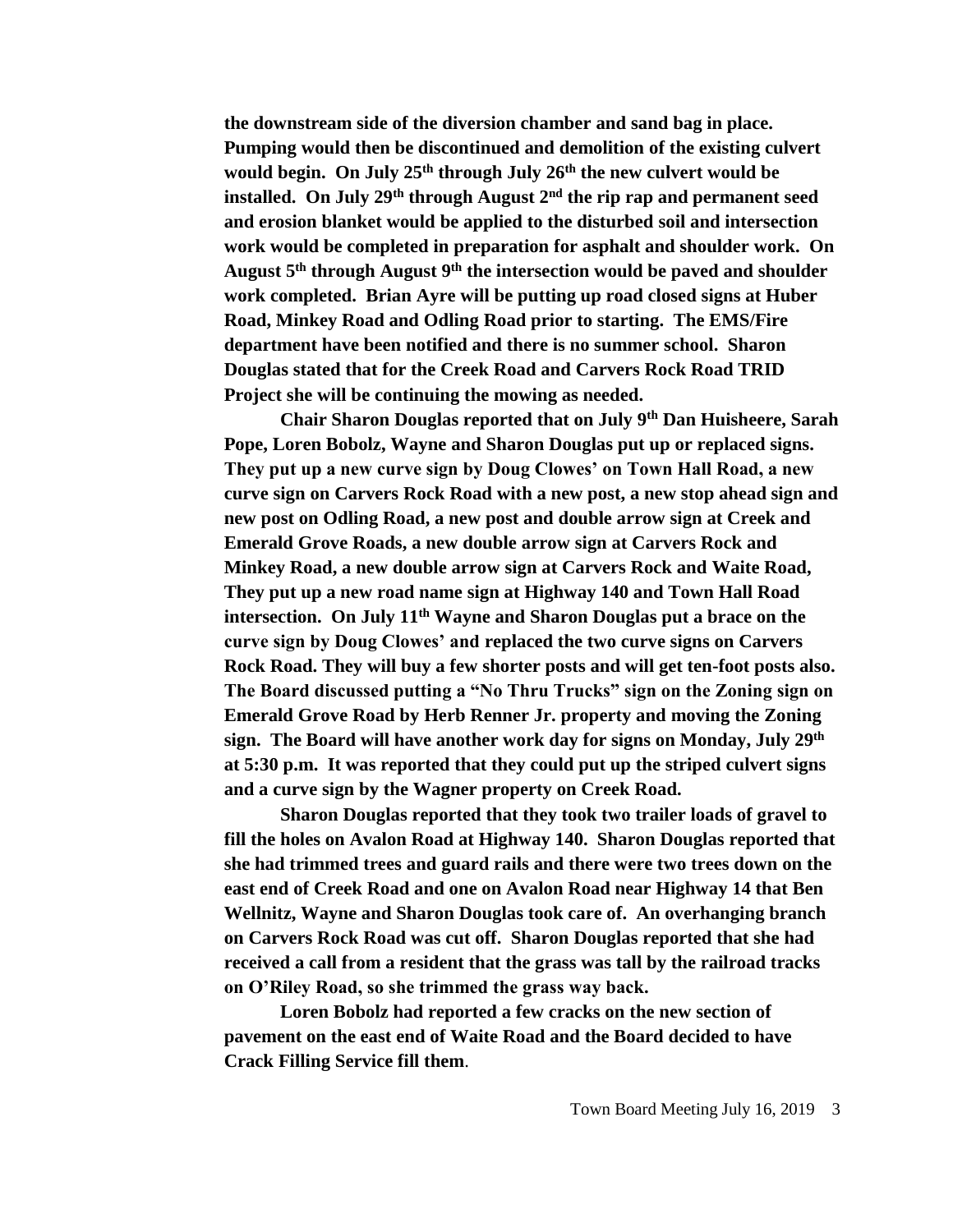- F. Discussion and action on Town Hall Repair Committee Report **Nothing.**
- G. Discussion and action on approval of Driveway Permit Applications **No application s were received.**
- H. Discussion and action on approval of Utility Permit Applications **No applications were received.**
- I. Discussion and action on Veterans Service Lists for Emerald Grove Cemetery and Mt. Philip Cemetery

The list for Emerald Grove Cemetery has been received.

**Motion to approve the Veterans' Service List for Emerald Grove Cemetery. (Dan Huisheere/Loren Bobolz) The motion carried by voice vote with no negative vote.**

- J. Discussion and action on approval of Operator's License for Catherine Jesuit for Hat Rack Tap **Motion to approve the Operator's License for Catherine Jesuit. (Ben Wellnitz/Dan Huisheere) The motion carried by voice vote with no negative vote.**
- K. Discussion and action on property in foreclosure The board discussed the notice from the County Treasurer about property in foreclosure on Waite Road.
- 6. Citizen Participation

**Mike Mulligan presented a list of questions to Chair Sharon Douglas. He was advised that since this was not on the agenda the board could not discuss this and it would be put on the agenda for the August meeting.**

- 7. Announcements and Reports
	- **a. The August Town Board meeting will be held on Tuesday, August 20, 2019 at 6:30 p.m. at the Bradford Town Hall.**
	- **b. There was no Rock County Sheriff's Report this month.**
	- **c. Rock County Unit WTA meeting and picnic will be held on Thursday, July 18, 2019 at 6:30 p.m. at the Town of Fulton Town Hall, 2738 W. Fulton Center Drive, Edgerton, located off Highway 51 and County M. Spouses and/or friends are invited.**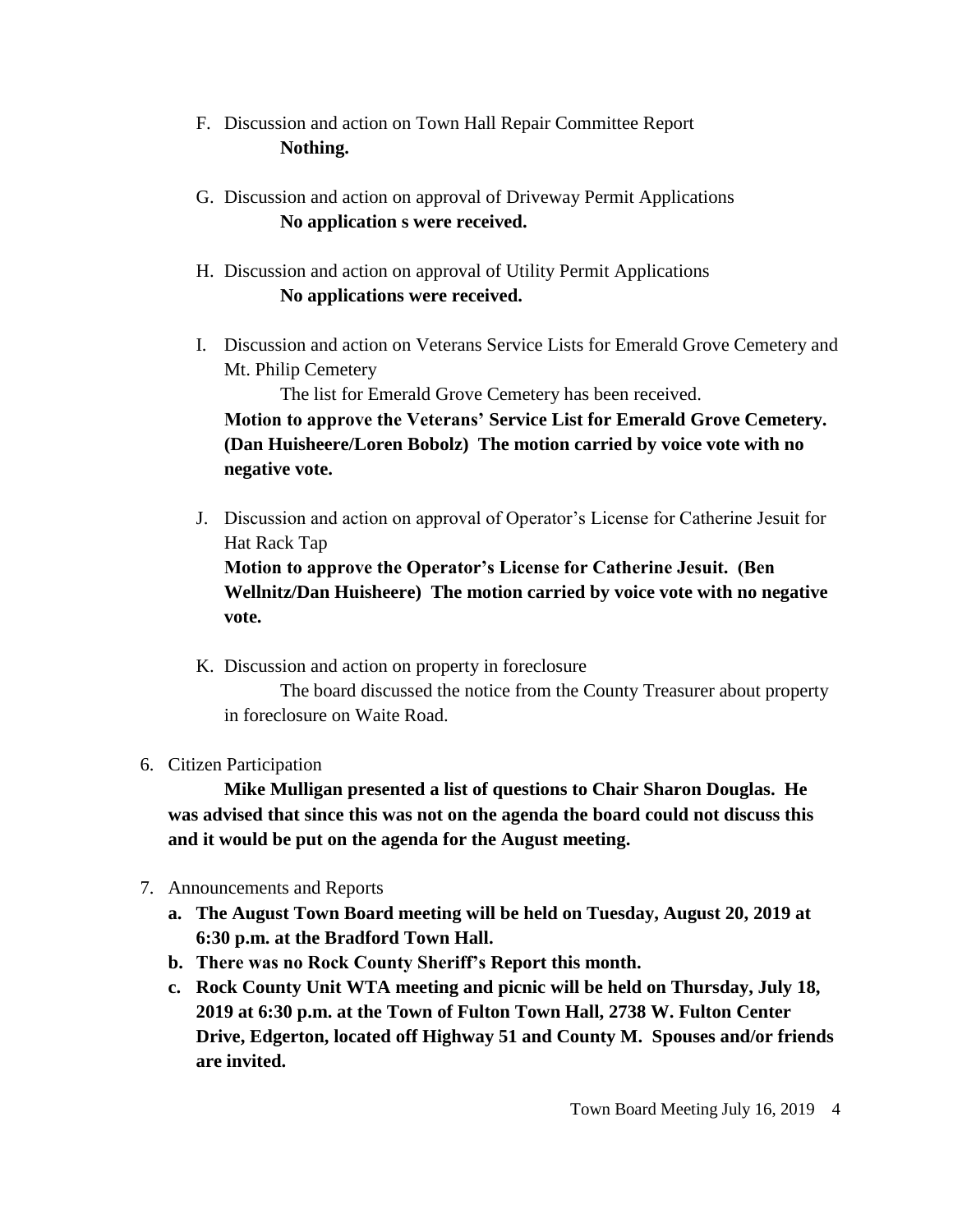**d. Chair Sharon Douglas reported that in the WTA publication on page 34, there are UW Transportation Information Center training sessions on Using Paser and WISLR to Manage Your Roads and the board members can learn how to rate the conditions of the roads, enter the ratings in WISLR, print reports and maps, and how to use the WISLR pavement analysis and budget tools. The cost is \$80.00 which is reimbursed by the Town and covers materials, continental breakfast, morning break refreshments and lunch. She encouraged the members to contact the Clerk about registration and attend the session.**

## 8. Treasurer's Report

**Motion to approve the Treasurer's Report. (Loren Bobolz/Ben Wellnitz) The motion carried by voice vote with no negative vote.**

9. Bills for Approval

A request has not been received for the Clean Sweep donation, so it will be added to the August meeting instead of approved now.

**Motion to approve the bills for payment. (Sarah Pope/Dan Huisheere) The motion carried by voice vote with no negative vote.**

10. Adjournment

**Motion to adjourn. (Loren Bobolz/Sarah Pope) The motion carried by voice vote with no negative vote. The meeting was adjourned at 7:38 p.m.**

**Respectfully submitted,**

**Sandra Clarke, Clerk**

| <b>Bills for Approval</b>                |                                                                |         |
|------------------------------------------|----------------------------------------------------------------|---------|
| <b>Rock Energy Cooperative</b>           | Town Hall Light                                                | \$25.76 |
| <b>Alliant Energy</b>                    | Hwy. exp.-street lights                                        | 55.24   |
| <b>Rock Valley Publishing LLC</b>        | Publications-recycling exp. - 11.59,<br>Town Bd. $exp. -61.01$ | 72.60   |
| Lentells Disposal                        | Recycling                                                      | 400.00  |
| <b>Clinton Community School District</b> | <b>Monthly Parking Permit Fees-</b>                            |         |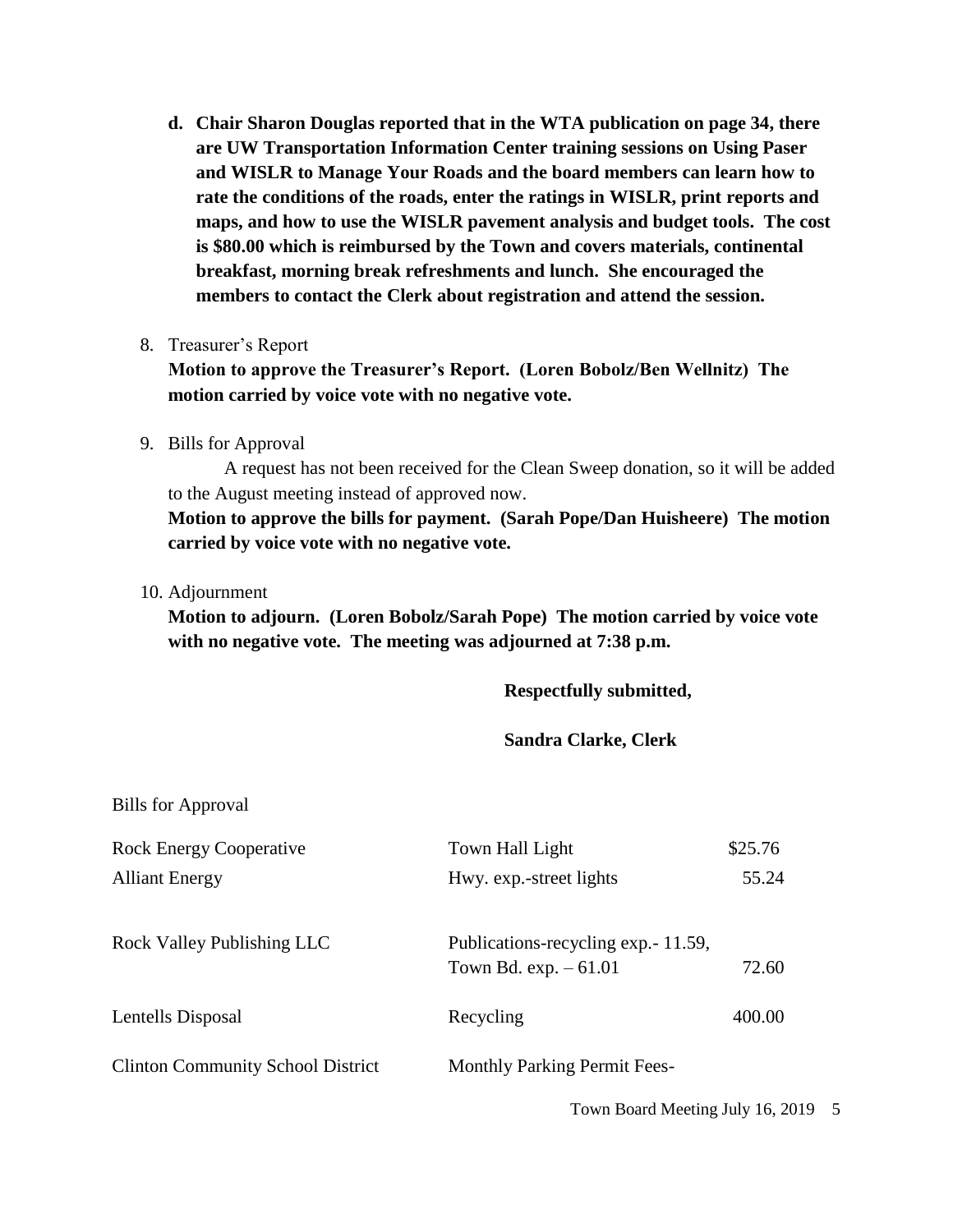|                                                                                       | (June)                                                                                | 186.24                       |
|---------------------------------------------------------------------------------------|---------------------------------------------------------------------------------------|------------------------------|
| Pat's Services, Inc.                                                                  | Town Hall exp.-<br>$(6/08 \text{ to } 7/05/2019)$                                     | 90.00                        |
| Nowlan & Mouat LLP                                                                    | Legal Fees-                                                                           |                              |
| <b>Rock County Treasurer</b>                                                          | 20 % Managed Forest Law                                                               | 5.36                         |
| Decker Supply Co. Inc.                                                                | Hwy. exp.-signs                                                                       | 88.88                        |
| Sandra Clarke                                                                         | Town Bd. $exp. - 6$ months internet<br>Plus 1.06 July bill                            | 406.66                       |
| J & L Appraisals LLC                                                                  | Assessment-                                                                           | 1,875.00                     |
| Charles T. Stevenson                                                                  | Constable salary-                                                                     | 923.50                       |
| <b>Rock County Treasurer</b>                                                          | Dog Licenses                                                                          | 26.00                        |
| Wisconsin Dept. of Justice                                                            | Town Bd. exp. - Record checks                                                         | 91.00                        |
| <b>Ideal Midwest LLC</b>                                                              | Hwy. exp.-pothole filling<br>(April invoice)                                          | 7,500.00                     |
| W. N. Yoss Construction Co. Inc.                                                      | Hwy. Expense- Carvers Rock &<br>Larsen Road Project-47,779.00,<br>Asphalt-8,256.00    | 56,035.00                    |
| <b>Sharon Douglas</b>                                                                 | Hwy. exp. - five $4''x 4''x 12'$<br>Posts = $86.35$<br>Bolts, nuts & washers = $6.08$ | 92.43                        |
|                                                                                       | <b>Total</b><br><b>July Expenses</b>                                                  | \$67,873.67                  |
| If donation to Clean Sweep is approved:<br><b>Rock County Land Conservation Dept.</b> | <b>Donation= Clean Sweep</b><br><b>Total would be</b>                                 | <b>250.00</b><br>\$68,123.67 |

**The donation was moved to August Agenda.**